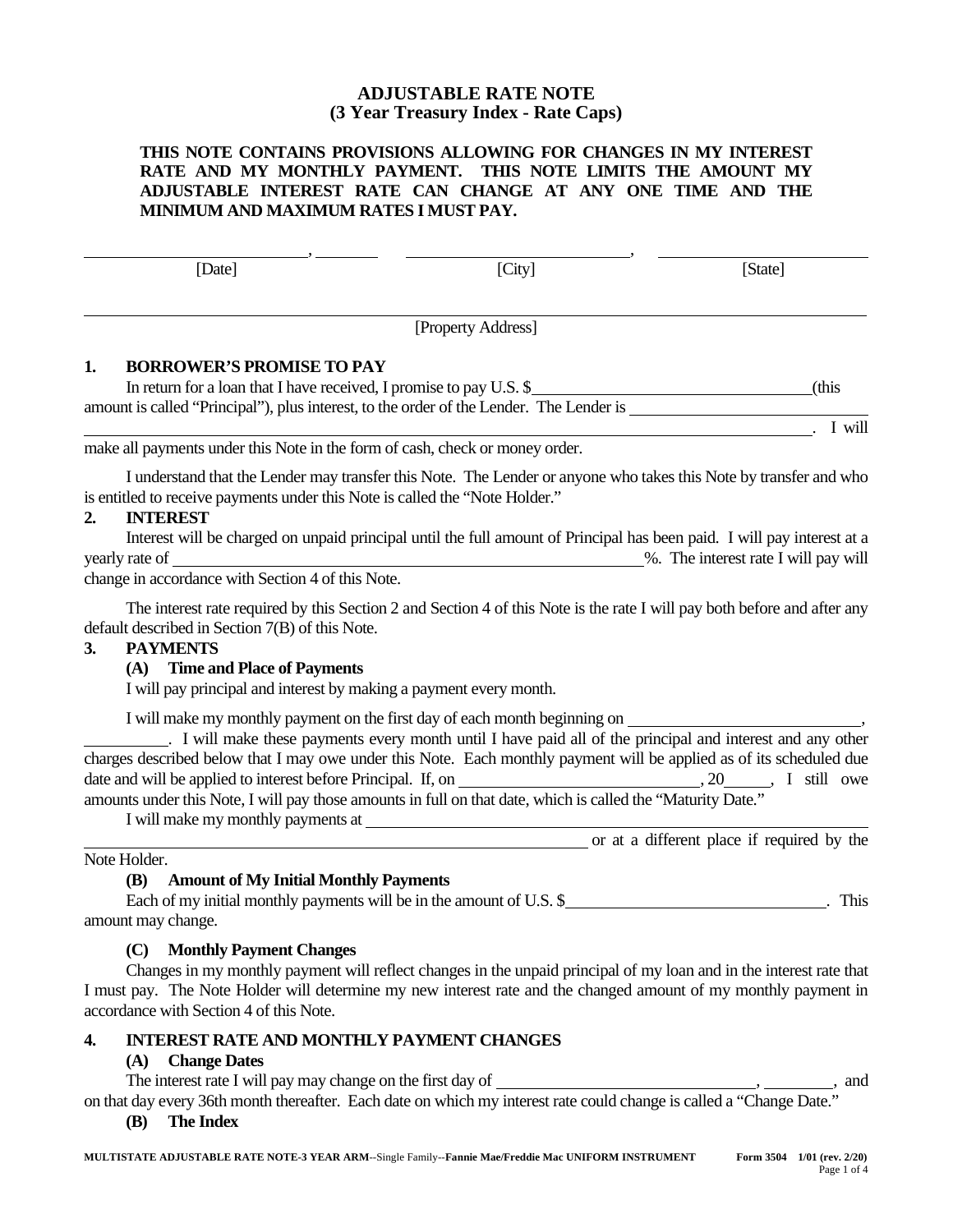Beginning with the first Change Date, my interest rate will be based on an Index that is calculated and provided to the general public by an administrator (the "Administrator"). The "Index" is the weekly average yield on United States Treasury securities adjusted to a constant maturity of three years, as made available by the Board of Governors of the Federal Reserve System. The most recent Index value available as of the date 45 days before each Change Date is called the "Current Index," provided that if the Current Index is less than zero, then the Current Index will be deemed to be zero for purposes of calculating my interest rate.

If the Index is no longer available, it will be replaced in accordance with Section 4(G) below.

### **(C) Calculation of Changes**

Before each Change Date, the Note Holder will calculate my new interest rate by adding

percentage points ( %) (the "Margin") to the Current Index. The Margin may change if the Index is replaced by the Note Holder in accordance with Section 4(G)(2) below. The Note Holder will then round the result of the Margin plus the Current Index to the nearest one-eighth of one percentage point (0.125%). Subject to the limits stated in Section 4(D) below, this rounded amount will be my new interest rate until the next Change Date.

The Note Holder will then determine the amount of the monthly payment that would be sufficient to repay the unpaid principal that I am expected to owe at the Change Date in full on the Maturity Date at my new interest rate in substantially equal payments. The result of this calculation will be the new amount of my monthly payment.

#### **(D) Limits on Interest Rate Changes**

The interest rate I am required to pay at the first Change Date will not be greater than  $\%$ or less than  $\%$ . Thereafter, my interest rate will never be increased or decreased on any single Change Date by more than two percentage points (2.0%) from the rate of interest I have been paying for the preceding 36 months. My interest rate will never be greater than % or less than  $\%$ .

### **(E) Effective Date of Changes**

My new interest rate will become effective on each Change Date. I will pay the amount of my new monthly payment beginning on the first monthly payment date after the Change Date until the amount of my monthly payment changes again.

### **(F) Notice of Changes**

The Note Holder will deliver or mail to me a notice of any changes in my interest rate and the amount of my monthly payment before the effective date of any change. The notice will include information required by law to be given to me and also the title and telephone number of a person who will answer any question I may have regarding the notice.

### **(G) Replacement Index and Replacement Margin**

The Index is deemed to be no longer available and will be replaced if any of the following events (each, a "Replacement Event") occur: (i) the Administrator has permanently or indefinitely stopped providing the Index to the general public; or (ii) the Administrator or its regulator issues an official public statement that the Index is no longer reliable or representative.

If a Replacement Event occurs, the Note Holder will select a new index (the "Replacement Index") and may also select a new margin (the "Replacement Margin"), as follows:

(1) If a replacement index has been selected or recommended for use in consumer products, including residential adjustable-rate mortgages, by the Board of Governors of the Federal Reserve System, the Federal Reserve Bank of New York, or a committee endorsed or convened by the Board of Governors of the Federal Reserve System or the Federal Reserve Bank of New York at the time of a Replacement Event, the Note Holder will select that index as the Replacement Index.

(2) If a replacement index has not been selected or recommended for use in consumer products under Section  $(G)(1)$  at the time of a Replacement Event, the Note Holder will make a reasonable, good faith effort to select a Replacement Index and a Replacement Margin that, when added together, the Note Holder reasonably expects will minimize any change in the cost of the loan, taking into account the historical performance of the Index and the Replacement Index.

The Replacement Index and Replacement Margin, if any, will be operative immediately upon a Replacement Event and will be used to determine my interest rate and monthly payments on Change Dates that are more than 45 days after a Replacement Event. The Index and Margin could be replaced more than once during the term of my Note, but only if another Replacement Event occurs. After a Replacement Event, all references to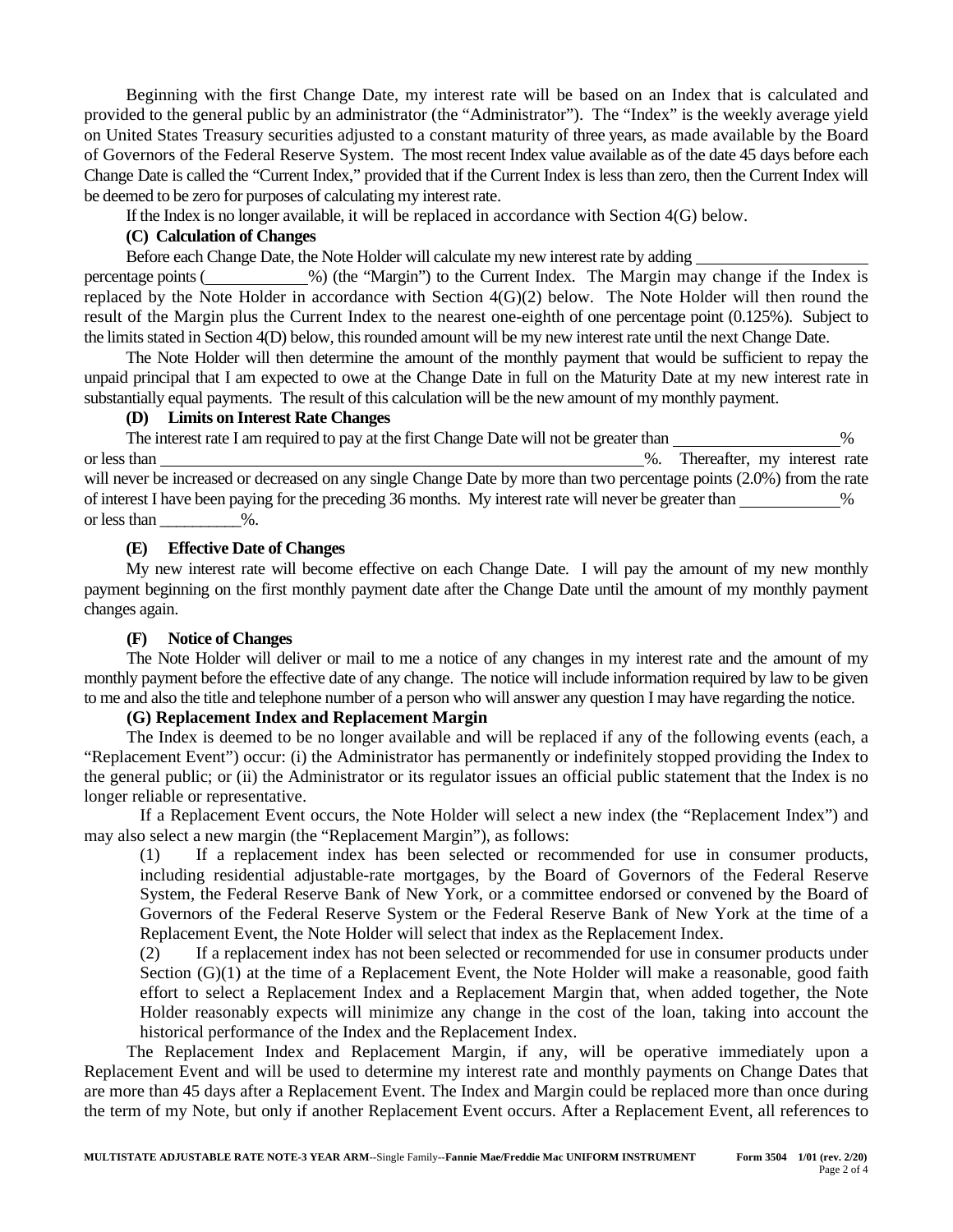the "Index" and "Margin" will be deemed to be references to the "Replacement Index" and "Replacement Margin."

The Note Holder will also give me notice of my Replacement Index and Replacement Margin, if any, and such other information required by applicable law and regulation.

## **5. BORROWER'S RIGHT TO PREPAY**

I have the right to make payments of Principal at any time before they are due. A payment of Principal only is known as a "Prepayment." When I make a Prepayment, I will tell the Note Holder in writing that I am doing so. I may not designate a payment as a Prepayment if I have not made all the monthly payments due under the Note.

I may make a full Prepayment or partial Prepayments without paying a Prepayment charge. The Note Holder will use my Prepayments to reduce the amount of Principal that I owe under this Note. However, the Note Holder may apply my Prepayment to the accrued and unpaid interest on the Prepayment amount, before applying my Prepayment to reduce the Principal amount of the Note. If I make a partial Prepayment, there will be no changes in the due dates of my monthly payment unless the Note Holder agrees in writing to those changes. My partial Prepayment may reduce the amount of my monthly payments after the first Change Date following my partial Prepayment. However, any reduction due to my partial Prepayment may be offset by an interest rate increase.

## **6. LOAN CHARGES**

If a law, which applies to this loan and which sets maximum loan charges, is finally interpreted so that the interest or other loan charges collected or to be collected in connection with this loan exceed the permitted limits, then: (a) any such loan charge shall be reduced by the amount necessary to reduce the charge to the permitted limit; and (b) any sums already collected from me which exceeded permitted limits will be refunded to me. The Note Holder may choose to make this refund by reducing the Principal I owe under this Note or by making a direct payment to me. If a refund reduces Principal, the reduction will be treated as a partial Prepayment.

## **7. BORROWER'S FAILURE TO PAY AS REQUIRED**

### **(A) Late Charges for Overdue Payments**

If the Note Holder has not received the full amount of any monthly payment by the end of calendar days after the date it is due, I will pay a late charge to the Note Holder. The amount of the charge will be  $\%$  of my overdue payment of principal and interest. I will pay this late charge promptly but only once on each late payment.

### **(B) Default**

If I do not pay the full amount of each monthly payment on the date it is due, I will be in default.

### **(C) Notice of Default**

If I am in default, the Note Holder may send me a written notice telling me that if I do not pay the overdue amount by a certain date, the Note Holder may require me to pay immediately the full amount of Principal which has not been paid and all the interest that I owe on that amount. That date must be at least 30 days after the date on which the notice is mailed to me or delivered by other means.

### **(D) No Waiver By Note Holder**

Even if, at a time when I am in default, the Note Holder does not require me to pay immediately in full as described above, the Note Holder will still have the right to do so if I am in default at a later time**.**

### **(E) Payment of Note Holder's Costs and Expenses**

If the Note Holder has required me to pay immediately in full as described above, the Note Holder will have the right to be paid back by me for all of its costs and expenses in enforcing this Note to the extent not prohibited by applicable law. Those expenses include, for example, reasonable attorneys' fees.

### **8. GIVING OF NOTICES**

Unless applicable law requires a different method, any notice that must be given to me under this Note will be given by delivering it or by mailing it by first class mail to me at the Property Address above or at a different address if I give the Note Holder a notice of my different address.

Any notice that must be given to the Note Holder under this Note will be given by delivering it or by mailing it by first class mail to the Note Holder at the address stated in Section 3(A) above or at a different address if I am given a notice of that different address.

## **9. OBLIGATIONS OF PERSONS UNDER THIS NOTE**

If more than one person signs this Note, each person is fully and personally obligated to keep all of the promises